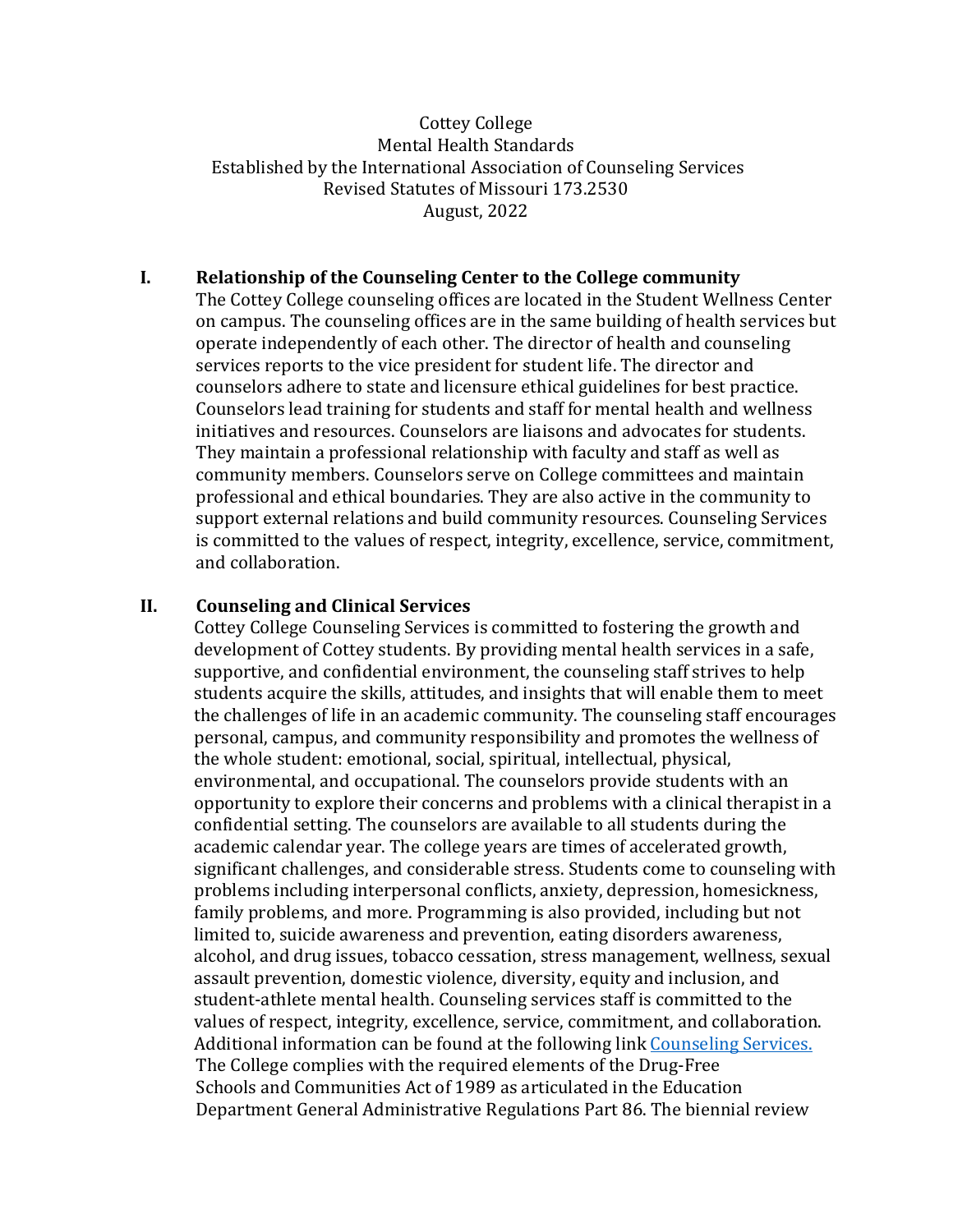report provides a comprehensive assessment of Cottey College's drug and alcohol program.

Group counseling is available as the need dictates. Counselors are licensed and trained to meet the needs of all students including cross-cultural competencies. Counselors adhere to their professional discipline's ethical principles and practice as well as to state and federal laws. Annual evaluations of counseling programs and personnel are conducted. Off-campus referrals are made for psychiatric resources and psychological testing as needed/requested. A crisis intervention protocol is established on campus with a mental health counselor available 24 hours a day, seven days a week (24/7). Hall staff and peer listeners are trained by the counselors for additional crisis intervention and the referral process in the halls. The counseling office works with the community to establish health and wellness initiatives on- and off-campus. Both active and passive wellness programming is provided to students. Counselors provide annual in-services to faculty and staff regarding mental health issues for students. Referral resources are provided to students. The current list is made available to students online. The table below reflects the statistics for the academic year 2021-2022. Student enrollment was 303. Student satisfaction surveys are completed each semester and are available upon request.

| <b>Counseling Period</b> | 1 <sup>st</sup> Quarter | 2 <sup>nd</sup> Quarter | 3 <sup>rd</sup> Quarter | 4 <sup>th</sup> Quarter |
|--------------------------|-------------------------|-------------------------|-------------------------|-------------------------|
| # of weeks               |                         |                         |                         |                         |
| # of Clients             | 64                      | 105                     | 74                      |                         |
| # of Sessions            | 190                     | 647                     | 381                     | 436                     |

# **III. Ethical Standards**

State and professional standards are prioritized for best practice. The director has access to professional and College legal resources when necessary. Training is thorough and supervision is provided for interns. Student confidentiality is always a priority. Appropriate releases and informed consents are reviewed with and signed by the student for services and a parent/guardian for students under the age of 18. Clinical paper files for each student are maintained in a secure, locked area. Records are maintained for a minimum of seven years. Counselors receive training on updated technology for clinical utilization including tele-counseling. Privacy and confidentiality of all records are maintained in the secure counseling offices.

## **IV. Counseling Services Personnel**

The director and counseling staff meet all educational and professional qualifications and competencies as set forth by the International Association of Counseling Services (IACS) standards. Counselors have master's degrees and are licensed in the state of Missouri. Support staff and student workers do not require direct student involvement.